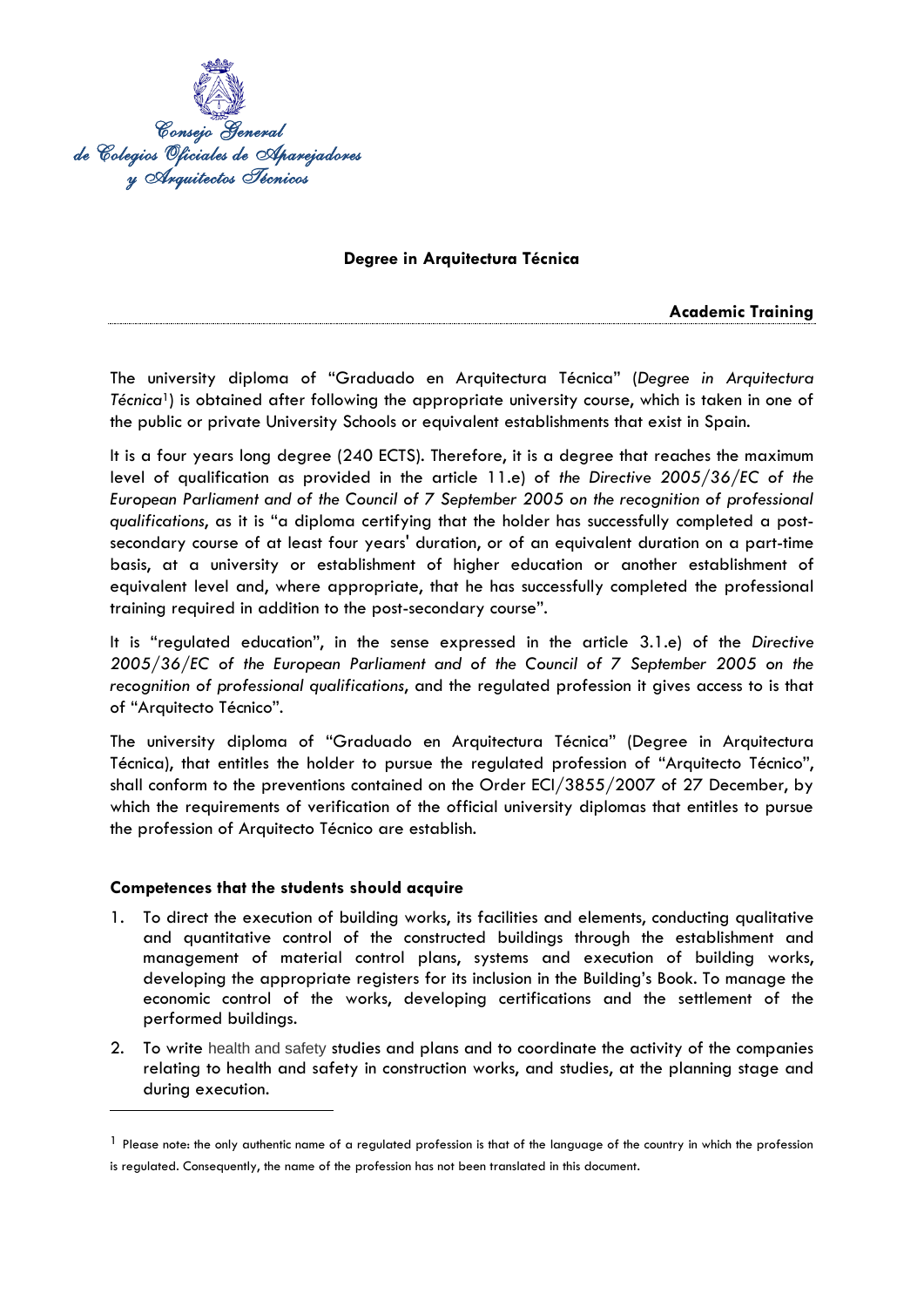

- 3. To carry out estimation techniques, measurements, valuations, appraisals and economic feasibility studies, to perform expert opinion documents, inspections, analysis of pathology and the like and to draft reports, opinions and technical documents, and carry out land surveys in lots and buildings.
- 4. To develop technical projects and perform management of building works inside the frame of the legal powers attributed to them.
- 5. To manage new building construction technologies and to take part in the management processes of building quality; to perform analysis, evaluations and certifications of energy efficiency as well as building's sustainability studies.
- 6. To direct and manage the use, conservation and maintenance of buildings, writing the necessary technical documents to do so. To elaborate studies about the materials' construction systems and buildings life cycle. To manage the processing of construction and demolition waste.
- 7. To advise technically in the manufacturing processes of materials and components used in building construction.
- 8. To manage the real estate process as a whole. To represent as a technician the construction companies in the building works.

### **Planning of the curriculum**

As it has been stated, "Graduado en Arquitectura Técnica" (Degree in Arquitectura Técnica) is an official university degree an its curriculum lasts 240 European credits, as it is referred in the Royal Decree 822/2021 of 28 September.

The curriculum must include, at least, the modules contained in the attached document (copy of pages 53741 and 53742 of the Boletín Oficial del Estado -Government Gazette- number 312 of 29 December 2007).

### **Professional functions of the "Arquitecto Técnico"**

"Arquitecto Técnico" is a "regulated profession" which legally qualifies a person to carry out regulated professional activities within the meaning of article 1 and 3.1.a) of the *Directive 2005/36/EC of the European Parliament and of the Council of 7 September 2005 on the recognition of professional qualification*.

The exercise of the profession is supervised by the *Colegio Oficial de Arquitectos Técnicos* (Official Professional Order of Arquitectos Técnicos) for the place where the professional has his business address, and every professional is legally obliged to be a member of the Order in order to be able to practice on his own account.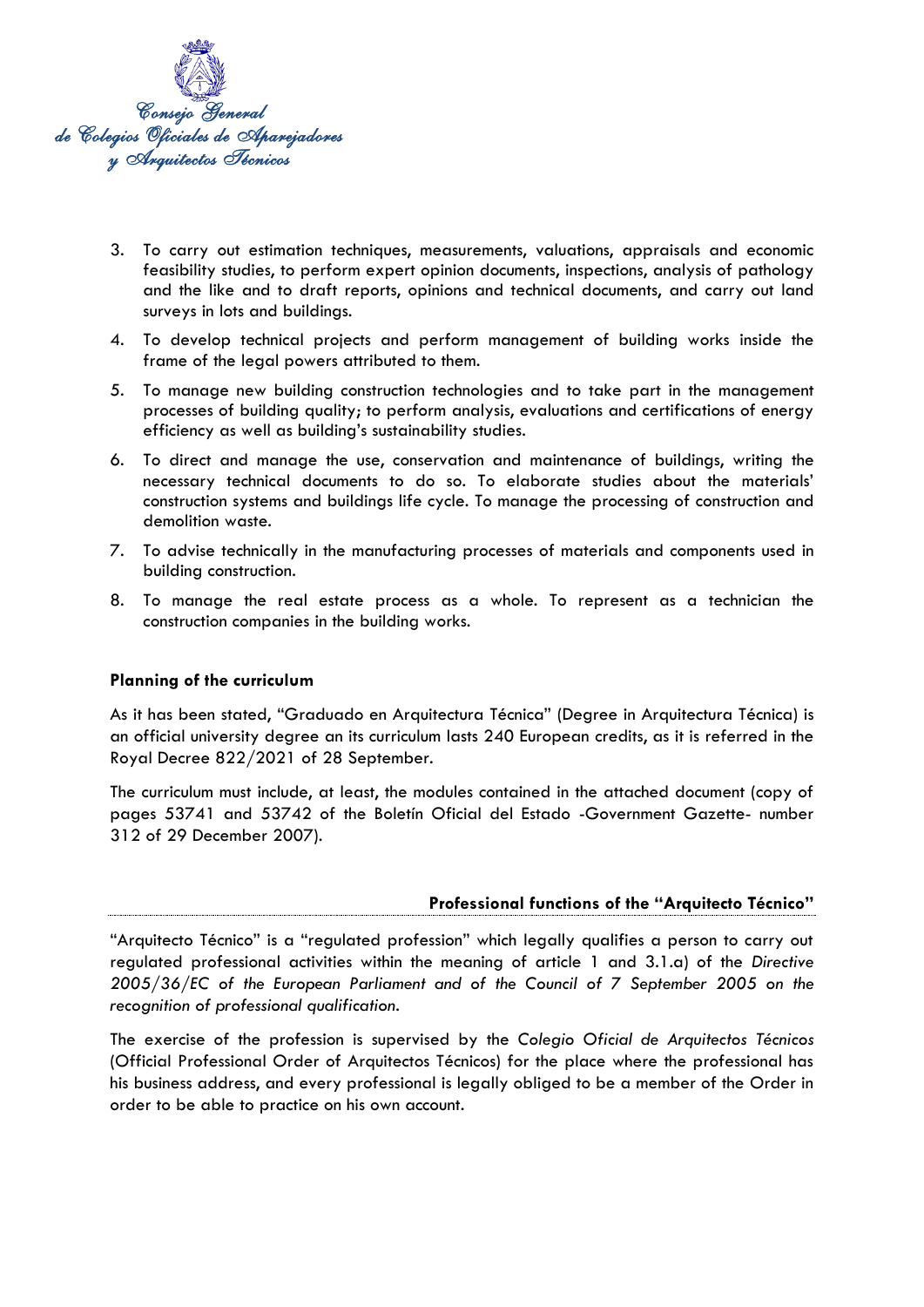

As a generalist who is familiar with the techniques and applies them to the construction process, the "Arquitecto Técnico" is a figure closely related to the Civil Engineer and/or Construction-Building Engineer who carry out this function in other countries.

The accredited training enables the "Arquitecto Técnico" to carry out a wide variety of activities in the construction of all kinds of buildings, headed by the Site Management, which involves the qualitative and quantitative control of the construction and economic aspects of the process. In addition, the "Arquitecto Técnico" may draft plans or projects for certain types of buildings, plans and quality control registers, for construction systems and for their installations. He is also authorized to manage the use and maintenance of buildings during their useful life and, where appropriate, their restoration.

The "Arquitecto Técnico" also carries out tasks such as advising on contracting and on the selection and purchase of products, materials and installations; or the obtaining of administrative authorisations and licences; or the carrying out of studies and the financial planning for the development; or the monitoring of compliance with the works contract and the supply contracts. This is the project management function.

In terms of health and safety at work, he may prepare health and safety studies and be responsible for occupational health and safety coordination in the planning and execution.

When it comes to environmental management, the "Arquitecto Técnico" is qualified to manage the waste generated by the process.

As a construction expert, he may prepare all kinds of expert reports and documents, either for individuals or for the courts of justice. He may carry out his activities as a liberal professional in businesses and in all areas of the public administration (local, regional and state).

And we must not forget the Construction Manager function, which is another very important field of professional practice, particularly on major developments.

Aside from all this we have the project activity, which is particularly important in the sphere of the works of restoration, reparation and consolidation of already built buildings and in the works of adaptation and decoration of commercial premises, which also tends to involve the management of the works themselves.

The field of teaching and the exercise of the public function is a very important area of professional involvement. We must not forget that in a large number of the 8,000-plus Spanish Town Councils, the technical services (civil servants) are performed by "Arquitectos Técnicos". They are widely found in the regional administrations and also in the central administration.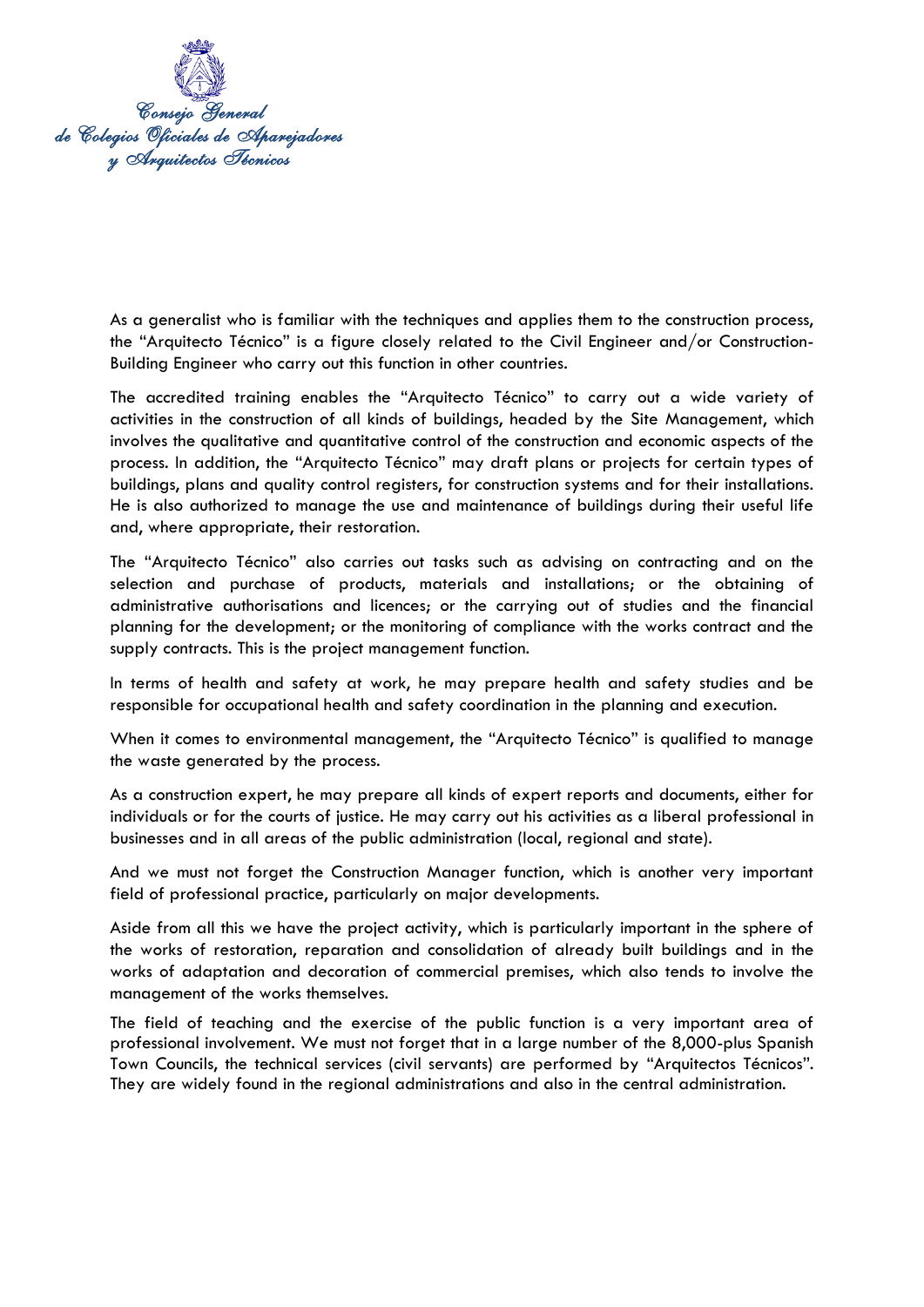

# **FUNCTIONS OF THE ARQUITECTO TÉCNICO AS** *SITE MANAGER (Director of the execution of the building)* **(regulated professional activity)**

As part of the Technical Directors Team (consisting of the Director of the Building, the Director of the Execution of the Building and, where appropriate, the Health and Safety Coordinator during the execution phase), the "Arquitecto Técnico":

- Assumes the technical function of managing the physical execution of the work and of carrying out qualitative and quantitative checks on the construction and the quality of what has been built (quality control).
- Verifies the reception of the construction products on site, organising the carrying out of trials and tests.
- Manages the material execution of the works, verifying ground plans, materials and the correct execution and arrangement of the constructive elements and services according to the project and the instructions of the Director of the Works.
- Records the necessary instructions in the Book of Orders and Attendance.
- Signs the Site Preparation Certificate or beginning of the works certificate and the Final Certificate (which has to be produced to the Minutes of Acceptance of the project).
- Prepares and signs the partial economic certifications and the final settlement of the units of work performed.
- Receives the results of the service trials or tests on materials, systems or installations, which have to be delivered to him by the building quality control entities and laboratories, which also have to provide technical assistance to him.
- Collaborates on the preparation of the documentation for works performed (Building Book) and facilitates the results of the check carried out.

### **INVOLVEMENT OF THE "ARQUITECTO TÉCNICO" IN BUILDING WORKS**

- Mandatory, as "Site Manager" (Director of the Execution of the Building) and component of the Technical Directors Team **(regulated professional activity)**:
	- In all new-builds that are principally for residential use in all its forms, or for administrative, healthcare, religious, educational or cultural use. Similarly, and where the Director of the Building is an Architect, in the construction of buildings whose principal use is aeronautical; agricultural; energy-related; water-related; mining; telecommunications; land, sea, river and air transport; forestry; industrial; naval, drainage and hygiene engineering; and ancillary to engineering works and their exploitation.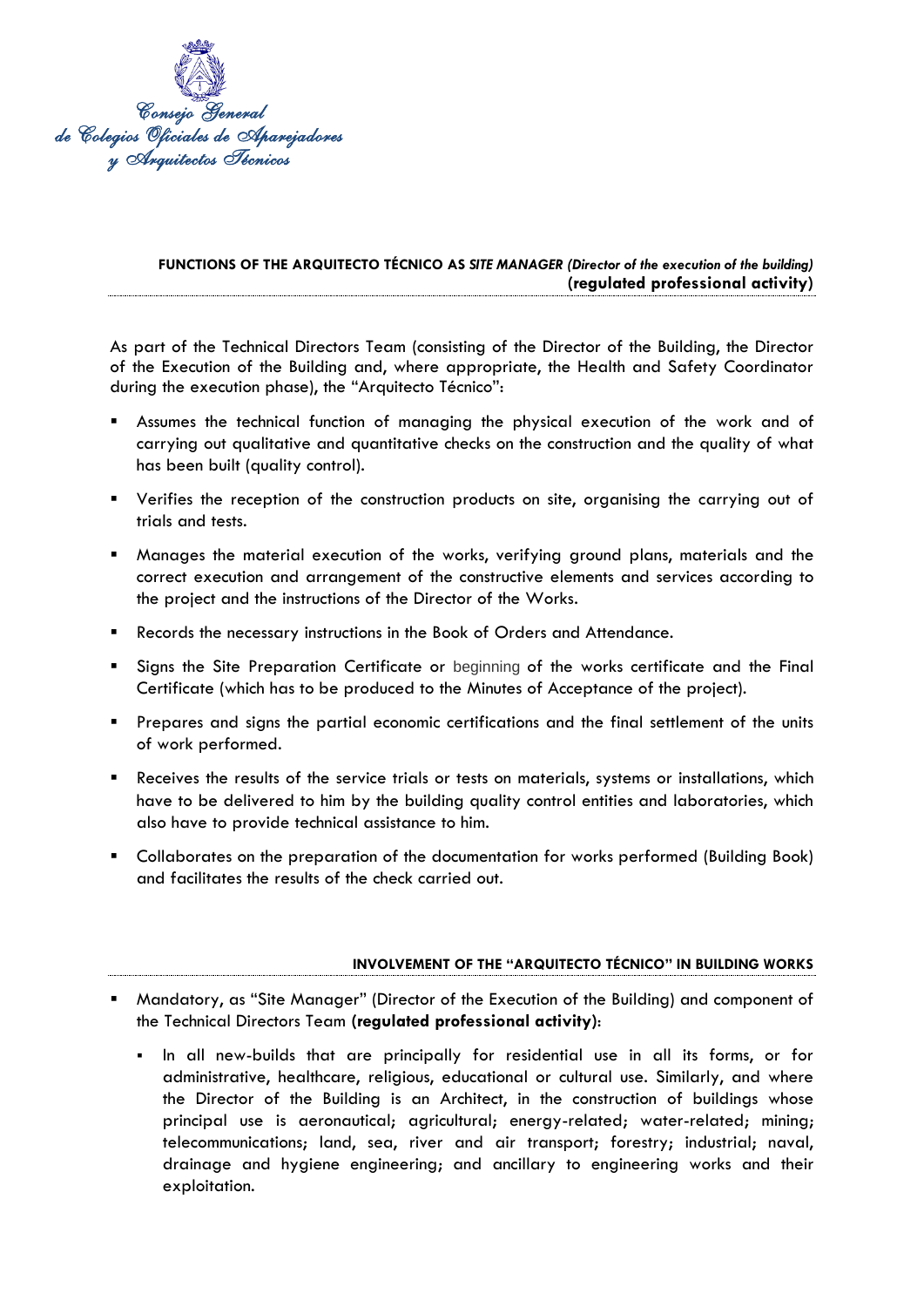

- In all projects planned and managed by an Architect that relate to existing buildings which correspond to the uses indicated in the preceding paragraph where there is total intervention or, in the case of partial intervention, where there is an essential variation in the general external composition, the volumetry or the structural system as a whole or where the purpose is to change the characteristic uses of the building, all of which situations are deemed to alter the "architectural configuration" of the building.
- In listed buildings or buildings that have some form of environmental or historical-artistic character which are planned and managed by an Architect, as well as in works to parts of buildings which affect the elements or parts that are the subject of protection.
- Optional, as "Site Manager" (Director of the Execution of the Building) and component of the Technical Directors Team, in all projects planned or managed by Engineers.
- Optional in the planning and management (of the project and site) in:
	- New-build projects or works to existing buildings whose uses are not listed above, in accordance with the legal provisions that apply to the profession and depending on his speciality and specific competences.
	- Projects involving a new building which is technically simple, where the building is not for residential or public use, either temporarily or permanently, and where only one floor is performed.
	- Projects involving the extension, modification, remodelling or restoration of existing buildings which do not involve total intervention, which do not give rise to an essential change in their general external composition, their volumetry or the structural system as a whole and do not change the characteristic use of the building.
	- **•** Demolition works.
	- Decoration works.
	- Other projects and constructions which do not amount to building works, in accordance with his speciality.
- Other interventions:
	- Drafting and signing health and safety studies and drafting health and safety plans. Technical assistance prior to such actions.
	- Coordination, at the planning and execution stage, of health and safety in relation to the construction projects, being incorporated into the Executive Project Management Team.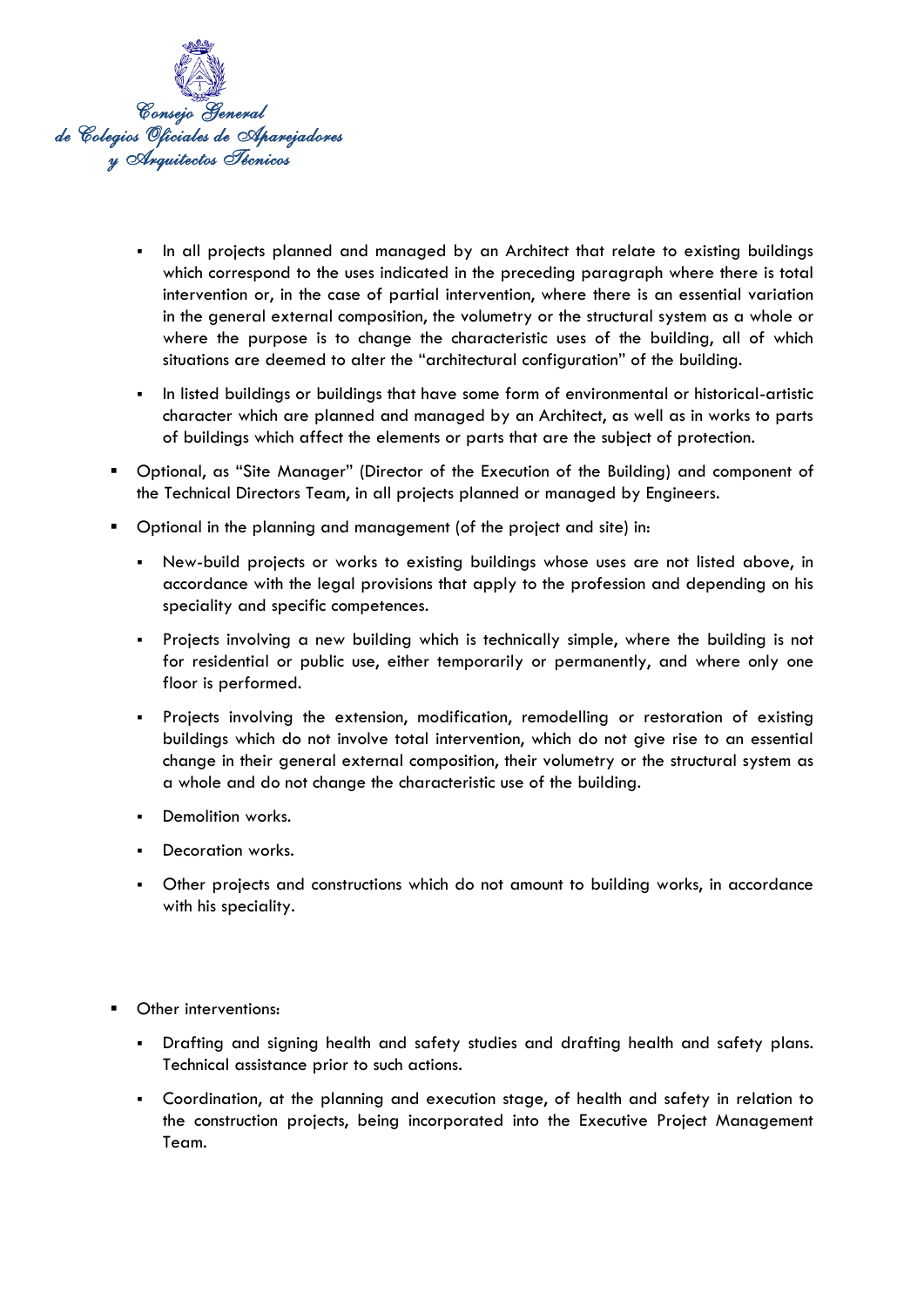

- Drafting of partial projects or technical documents with his/her own signature and responsibility in concrete aspects corresponding to the specialities and specific competences of the profession.
- Carrying out, with his/her own signature and responsibility, measuring, calculations, valuations, assessments, appraisals, studies, reports, work plans and other similar tasks.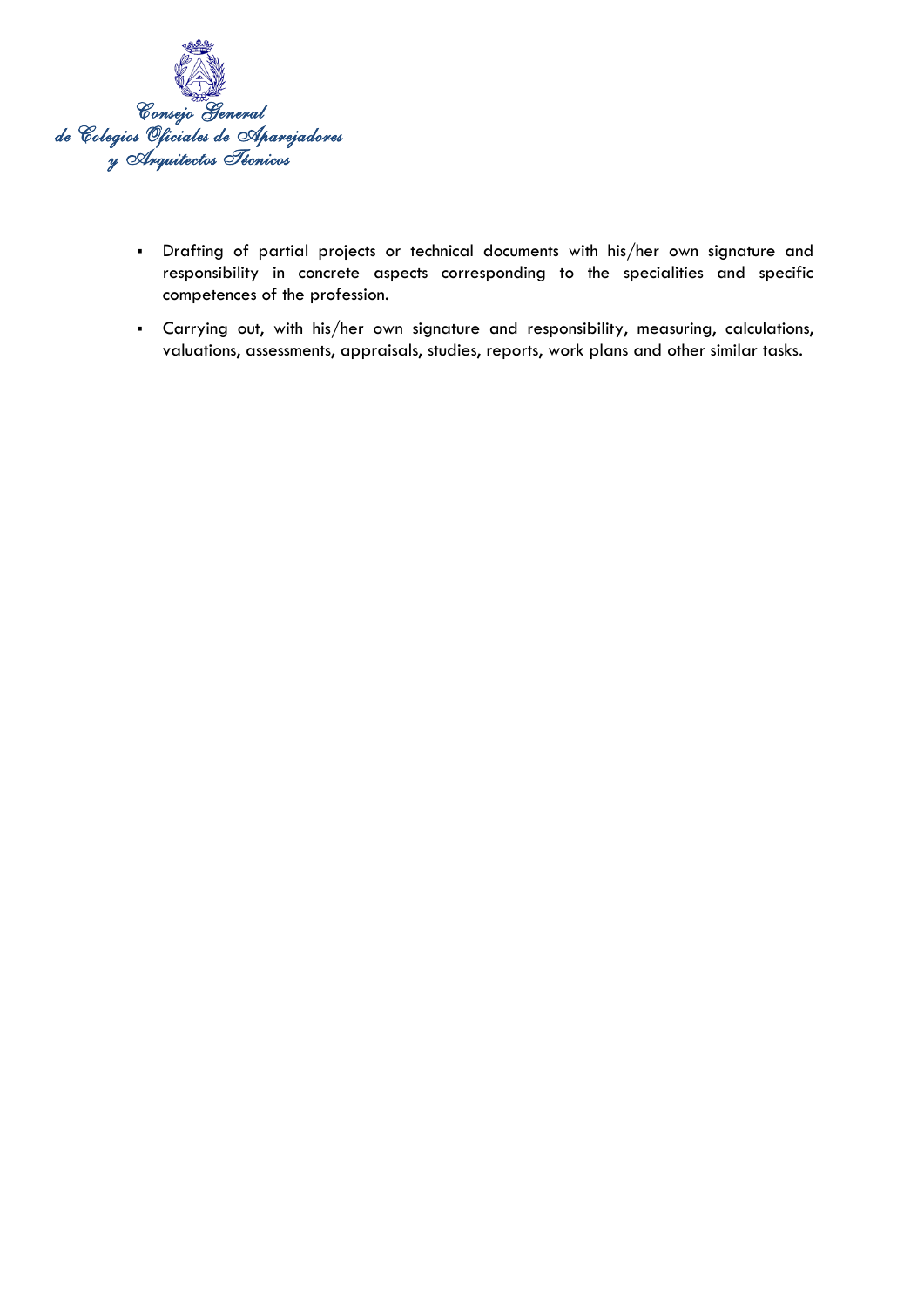

| Módulo                                     | Nº de créditos europeos | Competencias que deben adquirirse                                                                                                                                                                                                                                                                                                          |
|--------------------------------------------|-------------------------|--------------------------------------------------------------------------------------------------------------------------------------------------------------------------------------------------------------------------------------------------------------------------------------------------------------------------------------------|
| De formación básica                        | 60                      |                                                                                                                                                                                                                                                                                                                                            |
| <b>Fundamentos Científicos</b>             |                         | Aptitud para utilizar los conocimientos aplicados relacionados con el cálculo numérico e infinitesimal, el álgebra lineal, la geometría analítica y diferencial, y las técnicas y<br>métodos probabilísticos y de análisis estadístico                                                                                                     |
|                                            |                         | Conocimiento aplicado de los principios de mecánica general, la estática de sistemas estructurales, la geometría de masas, los principios y métodos de análisis del<br>comportamiento elástico del sólido.                                                                                                                                 |
| Expresión Gráfica                          |                         | Capacidad para aplicar los sistemas de representación espacial, el desarrollo del croquis, la proporcionalidad, el lenguaje y las técnicas de la representación gráfica de<br>los elementos y procesos constructivos.                                                                                                                      |
| Química y Geología                         |                         | Conocimiento de las características químicas de los materiales empleados en la construcción, sus procesos de elaboración, la metodología de los ensayos de<br>determinación de sus características, su origen geológico, del impacto ambiental, el reciclado y la gestión de residuos.                                                     |
| Instalaciones                              |                         | Conocimiento de los fundamentos teóricos y principios básicos aplicados a la edificación, de la mecánica de fluidos, la hidráulica, la electricidad y el electromagnetismo,<br>la calorimetría e higrotermia, y la acústica.                                                                                                               |
| Empresa                                    |                         | Conocimiento adecuado del concepto de empresa, su marco institucional, modelos de organización, planificación, control y toma de decisiones estratégicas en<br>ambientes de certeza, riesgo e incertidumbre; sistemas de producción, costes, planificación, fuentes de financiación y elaboración de planes financieros y<br>presupuestos. |
|                                            |                         | Capacidad para organizar pequeñas empresas, y de participar como miembro de equipos multidisciplinares en grandes empresas.                                                                                                                                                                                                                |
| Derecho                                    |                         | Conocimientos básicos del régimen jurídico de las Administraciones Públicas y de los procedimientos de contratación administrativa y privada.                                                                                                                                                                                              |
| <b>Específico</b>                          | 108                     |                                                                                                                                                                                                                                                                                                                                            |
| Expresión Gráfica                          |                         | Capacidad para interpretar y elaborar la documentación gráfica de un proyecto, realizar toma de datos, levantamientos de planos y el control geométrico de unidades de<br>obra.                                                                                                                                                            |
|                                            |                         | Conocimiento de los procedimientos y métodos infográficos y cartográficos en el campo de la edificación.                                                                                                                                                                                                                                   |
|                                            |                         | Aptitud para trabajar con la instrumentación topográfica y proceder al levantamiento gráfico de solares y edificios, y su replanteo en el terreno.                                                                                                                                                                                         |
| Técnicas y Tecnología de la<br>Edificación |                         | Conocimiento de los materiales y sistemas constructivos tradicionales o prefabricados empleados en la edificación, sus variedades y las características físicas y<br>mecánicas que los definen.                                                                                                                                            |
|                                            |                         | Capacidad para adecuar los materiales de construcción a la tipología y uso del edificio, gestionar y dirigir la recepción y el control de calidad de los materiales, su puesta<br>en obra, el control de ejecución de las unidades de obra y la realización de ensayos y pruebas finales.                                                  |
|                                            |                         | Conocimiento de la evolución histórica de las técnicas y elementos constructivos y los sistemas estructurales que han dado origen a las formas estilísticas.                                                                                                                                                                               |
|                                            |                         | Aptitud para identificar los elementos y sistemas constructivos, definir su función y compatibilidad, y su puesta en obra en el proceso constructivo. Plantear y resolver<br>detalles constructivos.                                                                                                                                       |
|                                            |                         | Conocimiento de los procedimientos específicos de control de la ejecución material de la obra de edificación.                                                                                                                                                                                                                              |
|                                            |                         | Capacidad para dictaminar sobre las causas y manifestaciones de las lesiones en los edificios, proponer soluciones para evitar o subsanar las patologías, y analizar el<br>ciclo de vida útil de los elementos y sistemas constructivos.                                                                                                   |
|                                            |                         | Aptitud para intervenir en la rehabilitación de edificios y en la restauración y conservación del patrimonio construido.                                                                                                                                                                                                                   |
|                                            |                         | Capacidad para elaborar manuales y planes de mantenimiento y gestionar su implantación en el edificio                                                                                                                                                                                                                                      |
|                                            |                         | Conocimiento de la evaluación del impacto medioambiental de los procesos de edificación y demolición, de la sostenibilidad en la edificación, y de los procedimientos y<br>técnicas para evaluar la eficiciencia energética de los edificios.                                                                                              |

53741